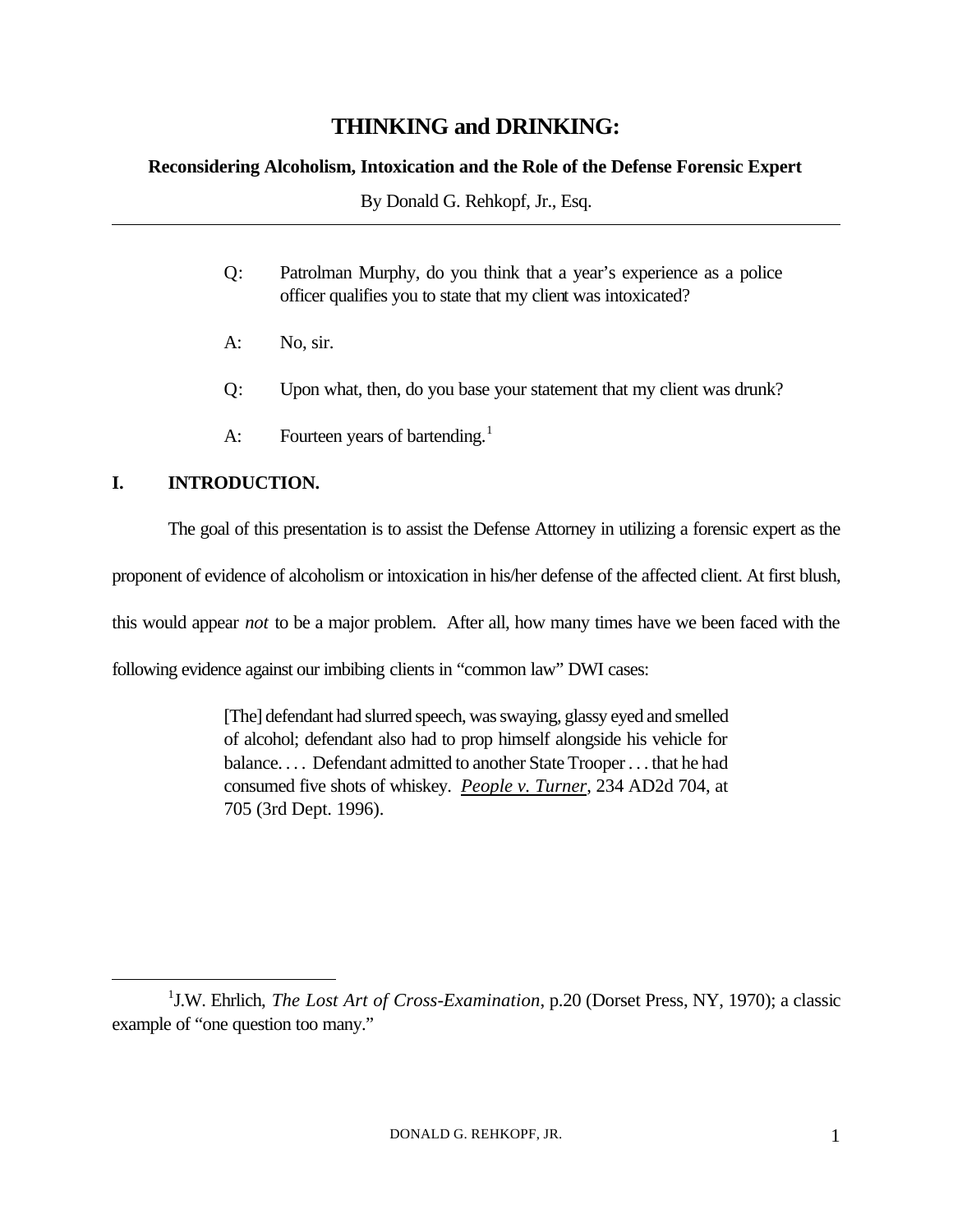Common sense would lead counsel to believe that if such evidence is admissible *against* our clients in DWI cases, that it will also be admissible on *behalf* of our clients who are attempting to mitigate a specific intent element through intoxication.<sup>2</sup> After all, if having slurred speech, swaying, being "glassy eyed," and smelling of alcohol is probative evidence "intoxication" for a Driving While Intoxicated offense, then such evidence should also be probative evidence to show "intoxication" to negate a specific intent element in other crimes. Such an assumption is not only false, but tantamount to ineffective assistance of counsel! While logically consistent, such evidence is legally *insufficient* to justify an "Intoxication Charge," in a criminal case, which of course one would wish to have if pertinent to a defense theory of the case. Why such a legal anomaly? The answer, after 23 years of "thinking" after trials,<sup>3</sup> is simple according to *Rehkopf's Legal Theorems:* 

| THEOREM #1:        | The Rules of Evidence are always relaxed if it will help the prosecution<br>prove an element of the offense charged.                                                                                 |
|--------------------|------------------------------------------------------------------------------------------------------------------------------------------------------------------------------------------------------|
| THEOREM #2:        | Objections to the application of Theorem $# 1$ , go to the <i>weight</i> of the<br>evidence, not its underlying admissibility.                                                                       |
| THEOREM #3:        | The Rules of Evidence are strictly enforced if evidence is necessary to<br>either establish a defense or negate an element of the offense, where the<br>Defendant is the proponent of such evidence. |
| <b>THEOREM #4:</b> | Evidentiary objections to the application of Theorem $# 3$ , must be<br>overruled to prevent anarchy.                                                                                                |
| THEOREM #5:        | Constitutional objections to Theorem #3, may get the evidence admitted<br>"for what it's worth," but will not guarantee a jury instruction on such.                                                  |
| THEOREM # 6:       | To be admissible for the Defense, evidence must be <i>relevant</i> under at<br>least two [2] different legal theories; proper legal <i>foundations</i> must                                          |

<sup>&</sup>lt;sup>2</sup><sup>4</sup>Intoxication" herein refers to any type of intoxication, not just alcohol related.

<sup>&</sup>lt;sup>3</sup>Such "thinking" generally also involved developing an appreciation for fine wines. This of course was for "Educational Use Only," hence the instant title.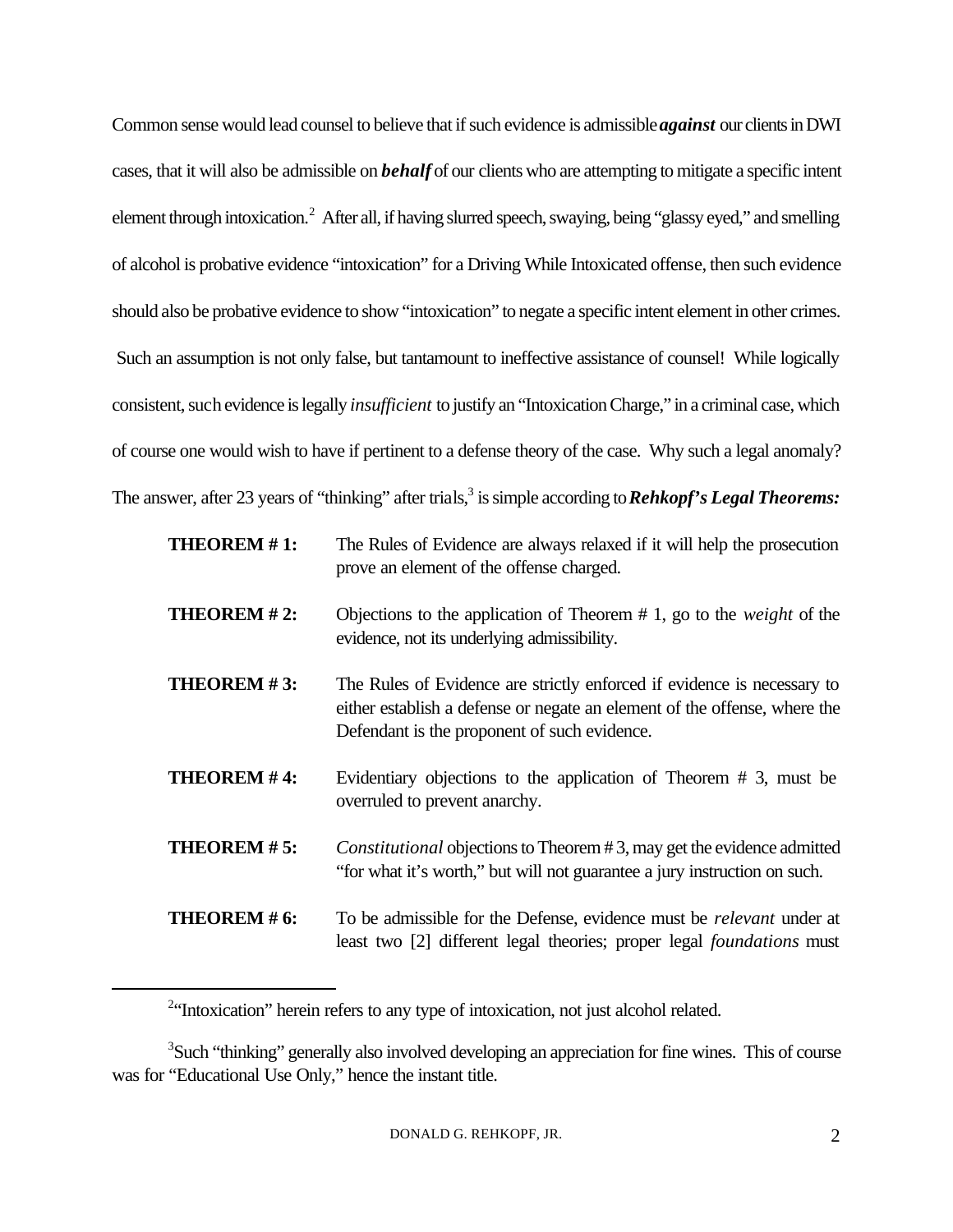comply with (a) the CPLR; (b) *Richardson On Evidence*; and (c) two or more opinions authored by the presiding jurist; and no *Miscellaneous 2d* cases must exist that support the Prosecution's objections. The Court will then give a "modified" [watered down] jury charge.

**THEOREM #7:** Any and all errors in applying Theorem #6, will of course be "harmless" beyond a reasonable doubt."

Counsel for an Accused in such a situation basically now has two options. To either maintain the

traditional, *status quo*, or to re-think and reconsider our tactical and strategic approaches to making

effective use of the "facts" handed to us as defense litigators. Basically, there are four [4] ways intoxication

is relevant to criminal liability. $4$ 

 $\overline{a}$ 

- 1. The Defendant is so drunk that s/he is physically incapable of engaging in the crime charged, *e.g.,* rape, burglary;
- 2. The absence of "voluntary" conduct, *e.g.,* "joy-riding" as a passenger;
- 3. Intoxication negates or diminishes a required mental state, *e.g.,* actual knowledge or specific intent in "insider trading," grand larceny, etc.; and
- 4. As a basis for an insanity defense.

Consider the following. We have all had this client and it always begins like this:

- COUNSEL: So, let's begin with the burglary  $3<sup>rd</sup>$  charge, at Joe's Discount Liquors. That's the felony and we need to concentrate on that first.
- DEFENDANT: Hey man, I don't know you know I was shit-faced. I don't remember nothin' after we got tossed out of that topless bar. Next thing I know, some cop is kickin' my ass, screaming at me and trying to take my Tequila away?
- COUNSEL: The Tequila is the *petit larceny* charge. The Crime Report says that after you busted the window in the door, which set the silent alarm off, you grabbed a bunch of booze, started drinking and *then* passed out before you could leave.

<sup>4</sup>Adapted from, Steven S. Nemerson, *Alcoholism, Intoxication, and the Criminal Law,* 10 Cardozo L. Rev. 393, at 419 *et seq.* (1988).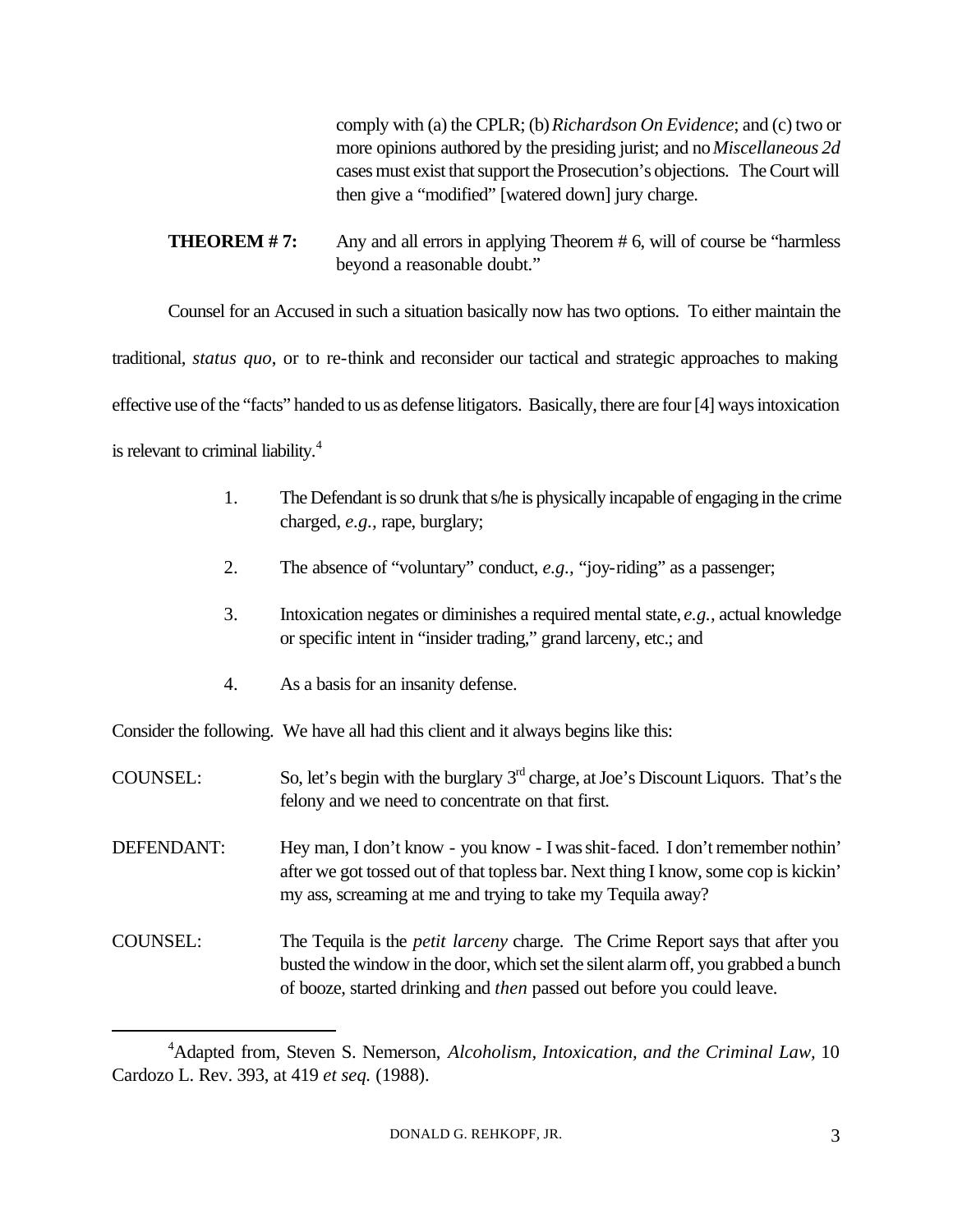- DEFENDANT: Hell if I know, man. C'mon, you gotta get me a misdemeanor and rehab man. I done real good the last time I was inpatient. I can't do no State bid for no damn burglary charge. I musta' been drunk, I hate that Mexican worm juice man, so when am I getting bailed on this crap?
- COUNSEL: Inpatient? When was that and why?
- DEFENDANT: Let's see. . . . It was after my last DWI, 'bout a year ago. Hadda go to some DETOX center, 'cuz no one believed I could drink a half gallon of Jack D. Then the Judge made me go inpatient at this place - worse than jail, man. No booze and meetings all day long. I did my 90 days and got the hell out of there.
- COUNSEL: Do you remember what the diagnosis was?
- DEFENDANT: Huh? Wha' daya mean?
- COUNSEL: What did they say was wrong with you, besides being drunk?
- DEFENDANT: Oh, let's see . . . . Oh yeah, some psycho-nurse gave me some damn tests and tried to tell me I was an alcoholic. Pure BS. I ain't no alcoholic man - some days I only drink beer and get high, so shows how much they know. But, hey, intoxication's a defense, right man?
- COUNSEL: Not really, not in New York, but let me explain --
- DEFENDANT: Don't give me that crap man, it sure as hell is. I want a new lawyer, you don't know what the f--k you're talking about. Telling me that BS that being drunk ain't no defense. You ain't no lawyer man, get outta my face!<sup>5</sup>

So, despite this ominous beginning of the attorney-client relationship, what is there to work with

here?

 $\overline{a}$ 

### **II. THE STATUTORY FRAMEWORK.**

**A. Penal Law [PL] § 15.25.** *Effect of Intoxication upon liability.*

<sup>&</sup>lt;sup>5</sup>The foregoing is a "composite" of numerous client interviews and is used for illustrative purposes. Anyone who has done a modicum of criminal defense work has heard the same story.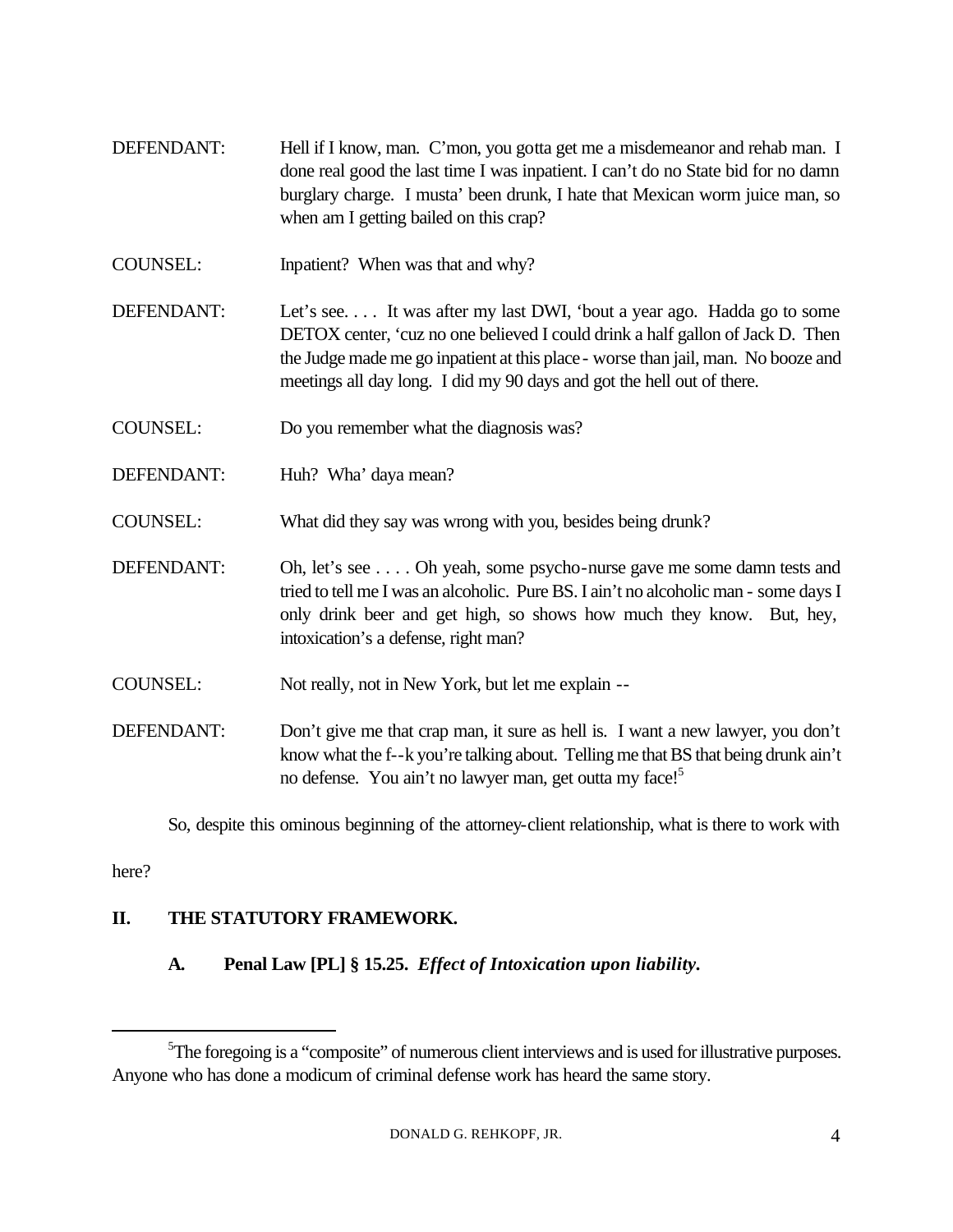Intoxication is not, as such, a defense to a criminal charge; but in *any* prosecution for an offense, evidence of intoxication of the *defendant* may be offered by the defendant whenever it is relevant to negative *an element* of the crime charged. [emphasis added] $<sup>6</sup>$ </sup>

Pay attention to the language of this section. It is *broader* than what one might preliminarily think. Here is

what is required:

- 1. "*Any* prosecution for *an* offense" this does **NOT** limit the category of offenses to which it can be used, thus, the creativity of the Defense Counsel becomes paramount.
- 2. "Evidence of intoxication *of the defendant*" do not let prosecutor's cite this as a shield to bar you from going after their witnesses who are intoxicated. The statute on its face only applies to the defendant.
- 3. "*may* be offered" leaves this as a tactical/strategic decision for the Defense.
- 4. "by the defendant" This is the key element. It unequivocally shifts this burden *of production* of evidence to the Accused. Cross-examination of the prosecution's witnesses *may not* be sufficient. However, if "intoxication" is important to the defense theory of the case, counsel is strongly urged to use an expert in this area, *i.e.,* someone with the expertise to explain the physiological and biological effects of intoxicants on the human body, especially its neurological structures.
- 5. "Whenever it is *relevant*" the sole gate to admissibility. *See,* Farrell, *Richardson on Evidence,* § 4-101 (11th ed., 1995).
- 6. "to negative *an element of the crime.*" Pay attention to this clause! It does **NOT** limit admissibility to the "intent" element, which is what most DA's, and hence, most judges, erroneously assume.

### **B. PL § 15.05(3). "Reckless" Culpability.**

This section defines the culpable mental state of one acting "recklessly." It imposes a limitation

upon PL § 15.25, as follows:

 $\overline{a}$ 

<sup>6</sup>See, People v. Krist, 168 NY 19 (1901) [voluntary intoxication is not a defense to a crime].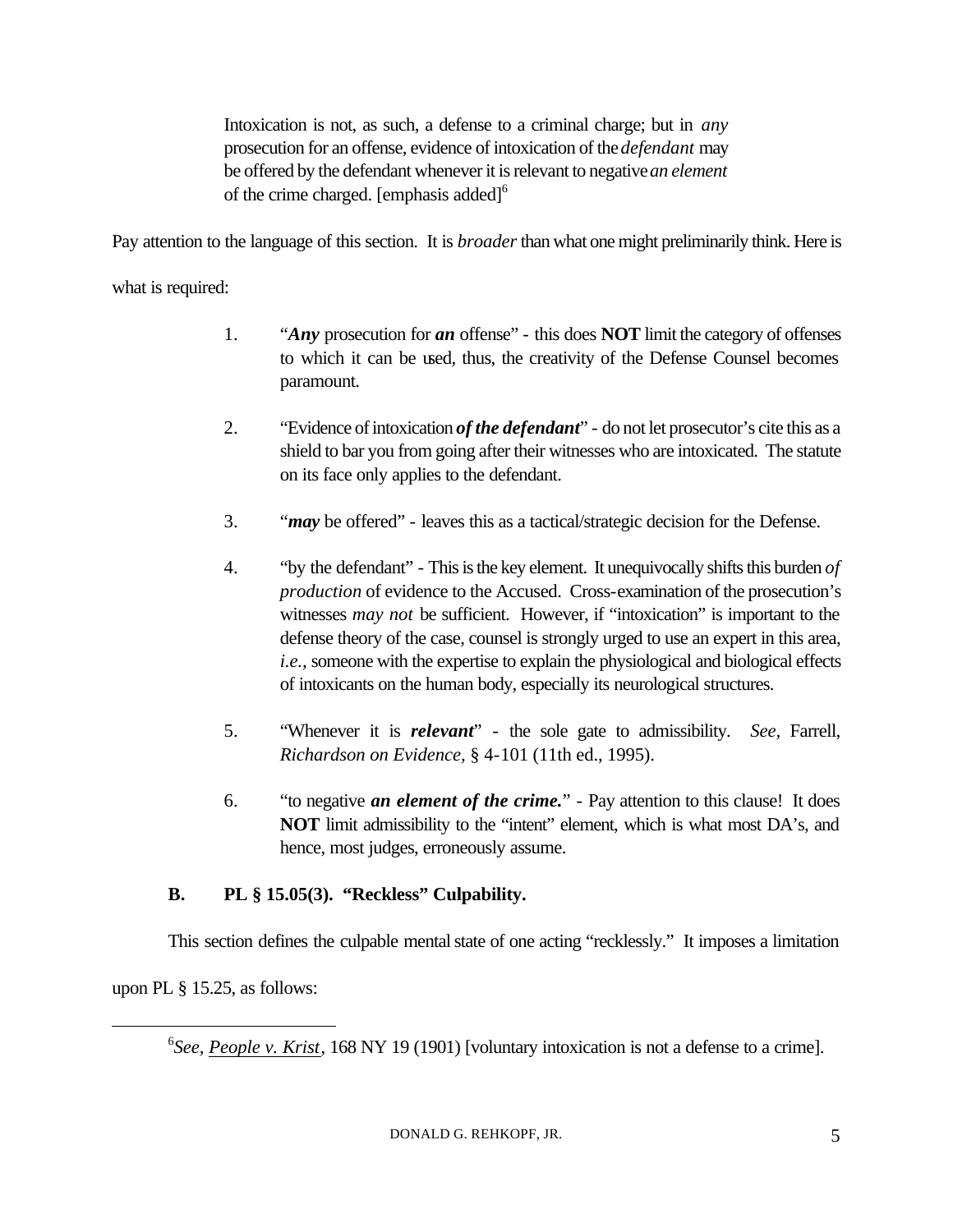A person who creates such a [substantial and unjustifiable] risk but is unaware thereof *solely* by reason of *voluntary intoxication* also acts recklessly with respect thereto. [emphasis added].

Failure to know the language of this statute can get counsel into significant trouble and cause serious damage to a client's defense. Note specifically that this "exception" has a built in escape mechanism, *i.e.,* it only applies if the *sole* reason for the unawareness is voluntary intoxication. Thus, if one is reckless due to the combined factors of "mistake of fact" [PL § 15.20(1)] and voluntary intoxication, such *combined* evidence statutorily should suffice to negate the element of "reckless" conduct. Additionally, if it is not "voluntary" intoxication, the limitation clearly does not apply. However, do not limit your cerebration here to the typical example of a "spiked drink." As will be discussed below, also consider the fact that drinking for an alcoholic<sup>7</sup>, not in remission, is involuntary! This obviously requires expert, forensic assistance and testimony.

#### **1.** *Register* **was Wrong.**

In *People v. Register*, 60 NY2d 270 (1983), the Court of Appeals decided in a 4-3 opinion, that it was *not* error to refuse to give a jury the "intoxication" charge to the crime of "depraved indifference" murder [PL § 125.25(2)], per PL § 15.05(3). As usual, bad facts end up making bad law for the Defense. Bruce Register and his friend, Duval, "had been drinking heavily that day celebrating the fact that Duval, though an administrative mix up, would not have to spend the weekend in jail" *id.,* at 273. They then moved their celebration to a bar<sup>8</sup> where, after an additional 4 to 5 hours of drinking, a bar fight erupted.

<sup>7</sup>This presupposes a *bona fide* medical diagnosis of such.

<sup>&</sup>lt;sup>8</sup>The defense was not helped by Register's gratuitous comment that "I'm going to kill someone tonight," which probably explains the Court of Appeals' decision against him.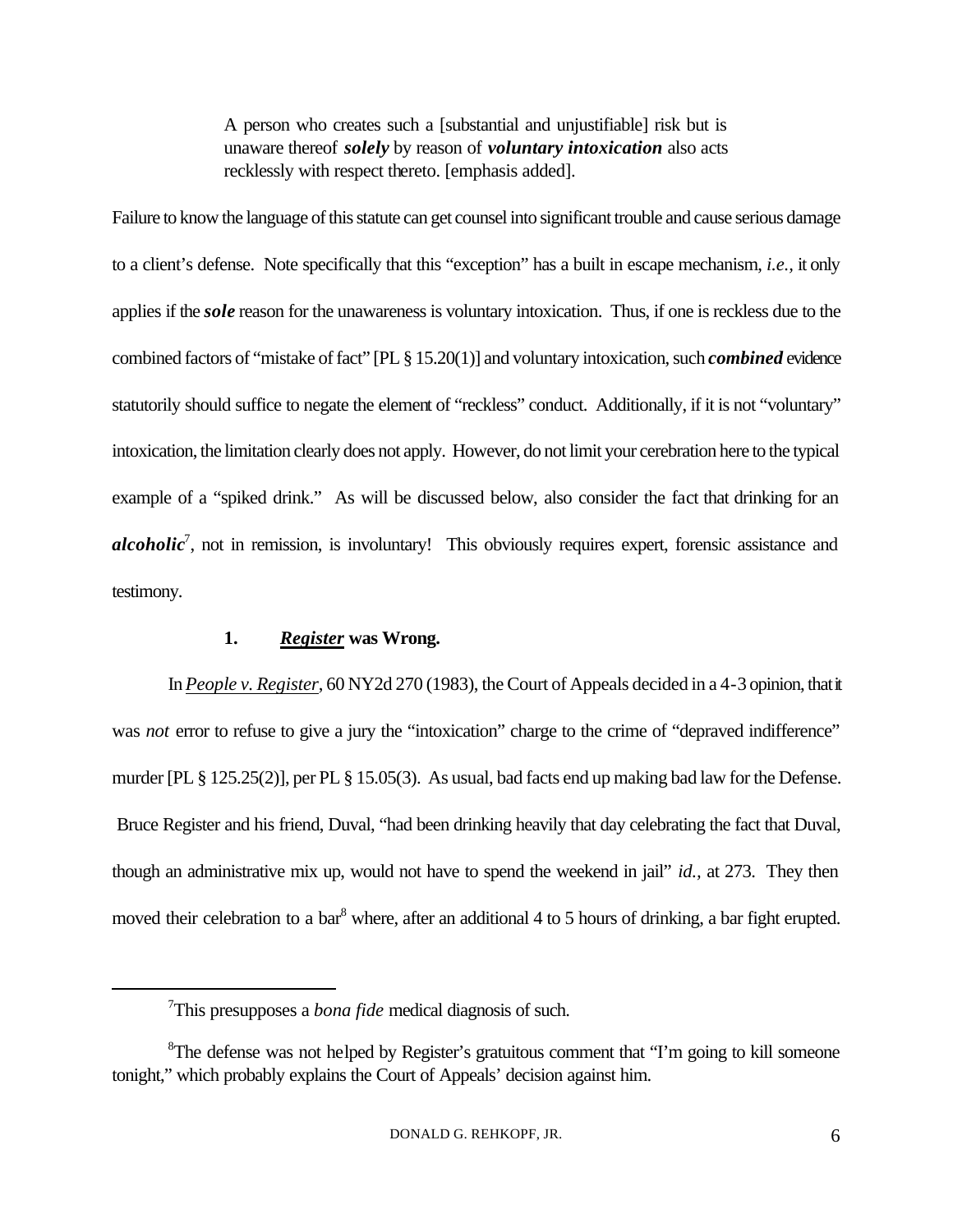Register shot at Willie Mitchell, who was fighting Duval [self-defense of another], only he missed and "mistakenly injured" Evans [accident/mistake]. At that point, Lindsey, a friend of Register's, walked by and "For no explained reason, defendant turned and fired his gun killing Lindsey." *Id.,* at 275 [potential mistake of fact].

The Defense got into trouble at trial [and on appeal] as its sole defense was "intoxication," despite the existence of other compatible defenses, *e.g.,* self-defense of another, accident/mistake, and mistake of fact. While the trial judge gave the intoxication instruction for the intentional murder charge [for which Register was acquitted], the judge refused to give it on the "depraved indifference" count. The Fourth Department and Court of Appeals affirmed.

#### **2. Where the Court Erred.**

A hotly divided Court [4-3] initially decided that "depraved indifference to human life" was *not* part of the *mens rea* for the offense, holding that the sole element of intent was "reckless," thus bringing PL § 15.05(3)'s limitation into play. To have held otherwise by the majority, would have required a reversal, something obviously not palatable to the Black Robes under the facts of the case. The Court erred, by not reading the plain language of PL § 15.05(3), when it concluded:

> [T]he present statute [PL § 15.05(3)] when enacted in 1967 continued to foreclose the use of intoxication evidence in cases involving recklessness. The rationale is readily apparent: the element of recklessness itself defined as conscious disregard of a substantial risk - encompasses the risks created by defendant's conduct in getting drunk. 60 NY2d at 280.

The Court's broad sweep however, overshadows the actual language used, *i.e.,* that a defendant's unawareness of the "risks" is due "*solely* by reason of voluntary intoxication." But in Register's case, there were clearly other factors involved in addition to his intoxication, only they were never advanced in support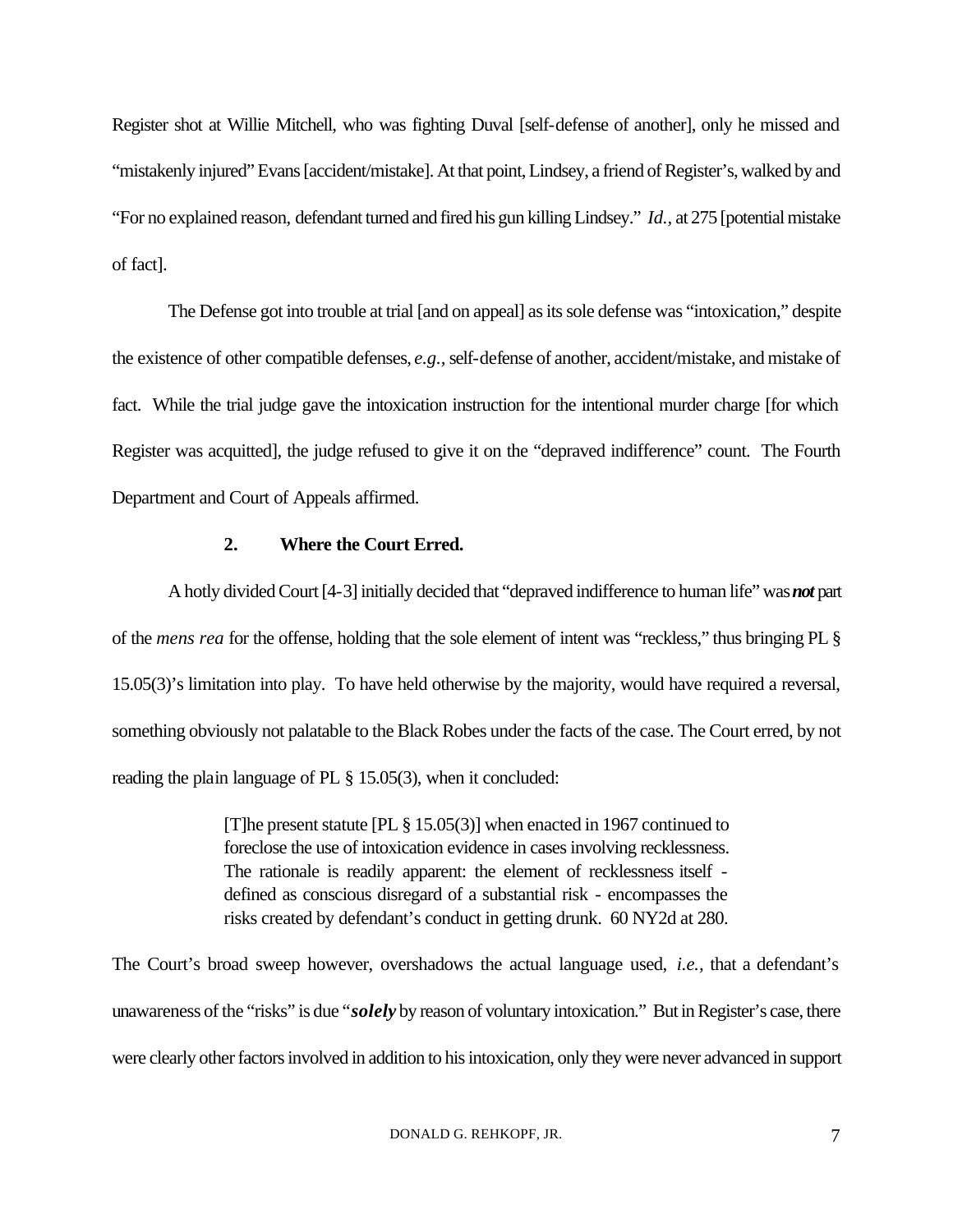of the intoxication charge regarding the "reckless" conduct charged as depraved indifference murder.

# **C. The "Insanity" Defense.**

Penal Law § 40.15, provides an affirmative defense for those individuals who "lacked criminal responsibility by reason of mental disease or defect." What are we talking about here? In a statute that most criminal defense lawyers are probably unaware of, this question is answered:

> *General Construction Law § 28. Lunatic, mentally ill person, lunacy and mental illness.* The terms lunatic, mentally ill person, lunacy and mental illness include *every kind of unsoundness of mind* except idiocy or mental retardation. [emphasis added]

For our purposes, the next relevant question is, does this include intoxication? A bit of legal research shows the following. In *Weinberg v. Weinberg*, 255 AD 366, 8 NYS2d 341 (4th Dept. 1938), one Albert Weinberg suffered from "dementia praecox"<sup>9</sup> and was adjudged insane. Thereafter a woman got involved, Esther a/k/a "Fannie," who temporarily "cured" the loving Albert and promptly married him. Albert's mother Ida, guardian of his estate and person, became convinced that Fannie was only interested in Albert's money and potential inheritance and sought to have the marriage annulled "on the grounds of lunacy." The Fourth Department saw fit to tell us that:

> A serious distinction has always been recognized between lunatics and idiots. The one had lucid intervals; the other had no power of mind whatever. 8 NYS2d at 344-45.

While Albert was no doubt pleased to read that while he was a lunatic, he was not an idiot, this case does not yet quite help our clients, even though they may suffer the same diagnosis. Marriage, being a legal contract, then prompted the Court to note that "All contracts of a lunatic, *habitual drunkards* or person

<sup>9</sup>*Query:* a possible defense to Impeachment charges?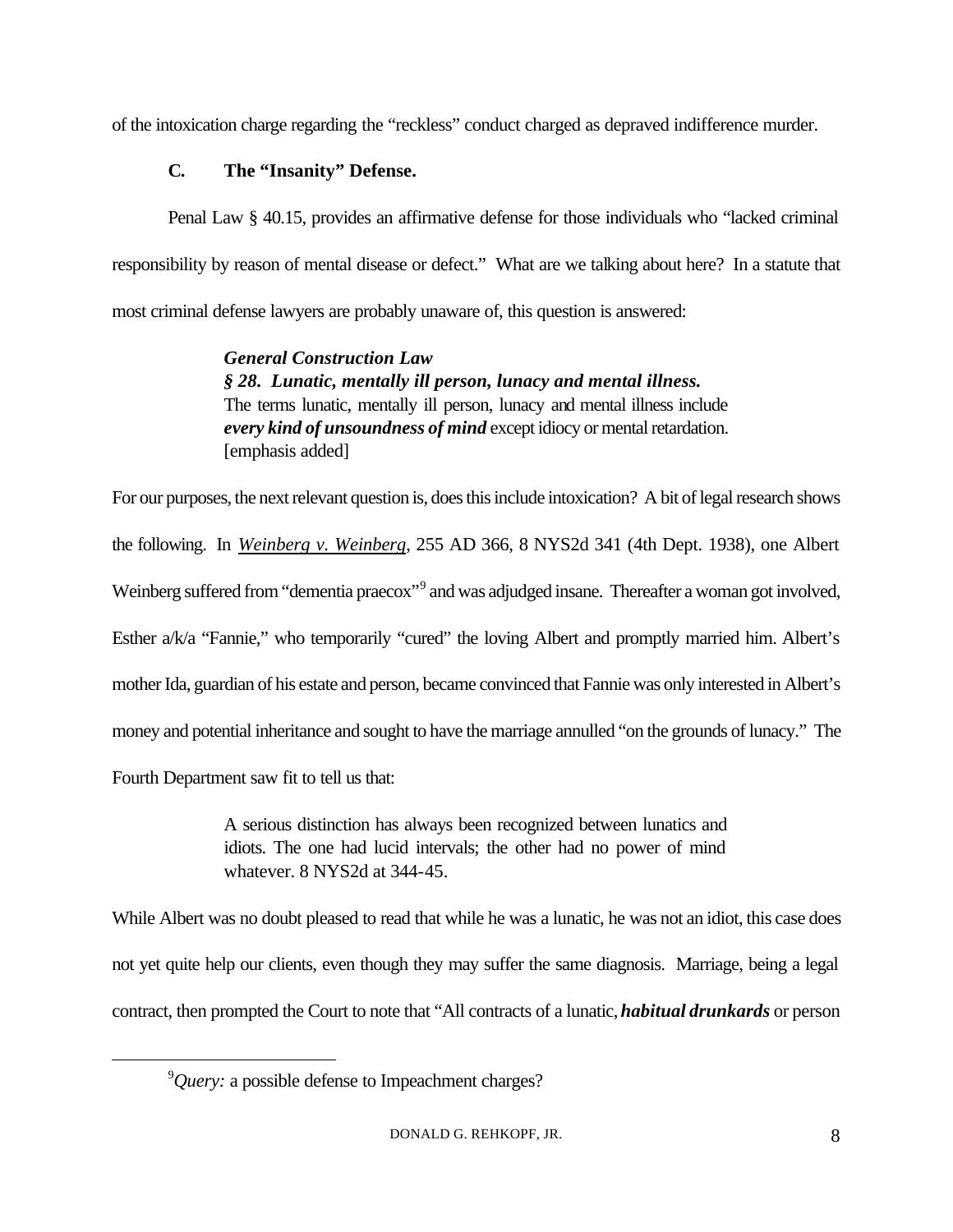of unsound mind. . . are absolutely void. . . ." *Id.,* at 345. True love prevailed as the Court noted that Ida did not meet her burden to show that Albert was not lucid when he married Fannie, which the Appellate Division affirmed. Most alcoholics are going to have periods of sobriety or "lucid intervals."

Not to be left out of this jurisprudential picture, the Court of Appeals in *De Nardo v. De Nardo*, 293 NY 550 (1944), decided the appeal of this issue: "Was Mario De Nardo a lunatic at the time of his marriage to the defendant Stephania De Nardo on December 22, 1942?" As stated by the Court:

> We are concerned, in this case . . . with the meaning of the words "lunatic" and "lunacy." Formerly insane persons were divided into two categories: lunatics who, having been of sound mind, have lost their reason and were supposed to enjoy lucid periods, and idiots, who were without understanding from birth. 293 NY at 554.

Due to an instructional error on this topic, the Court reversed the decision in favor of Mario's estate, and granted poor Stephania a new trial.

While perhaps historically humorous, there is an important lesson for Defense Lawyers - the concept of "temporary insanity" has enjoyed a long history in New York's jurisprudence. *See, e.g., People v. Schiavi*, 64 NY2d 704 (1984). However, Courts and prosecutors will cite *People v. Westergard*, 69 NY2d 642 (1986), for the erroneous proposition that "alcoholism" does not justify an "insanity" charge. *Westergard* did *not* hold that as a simple reading of the opinion shows. It dealt with a request for a "diminished capacity" charge based on the fact that the defendant was a diagnosed alcoholic and drunk at the time of the alleged offenses. The Court's holding was limited: "On this record, the court adequately instructed the jury regarding the possible effects of defendant's condition . . . on his state of mind." 69 NY2d at 645.

If the Accused is going to raise a temporary insanity defense, counsel needs to keep two things in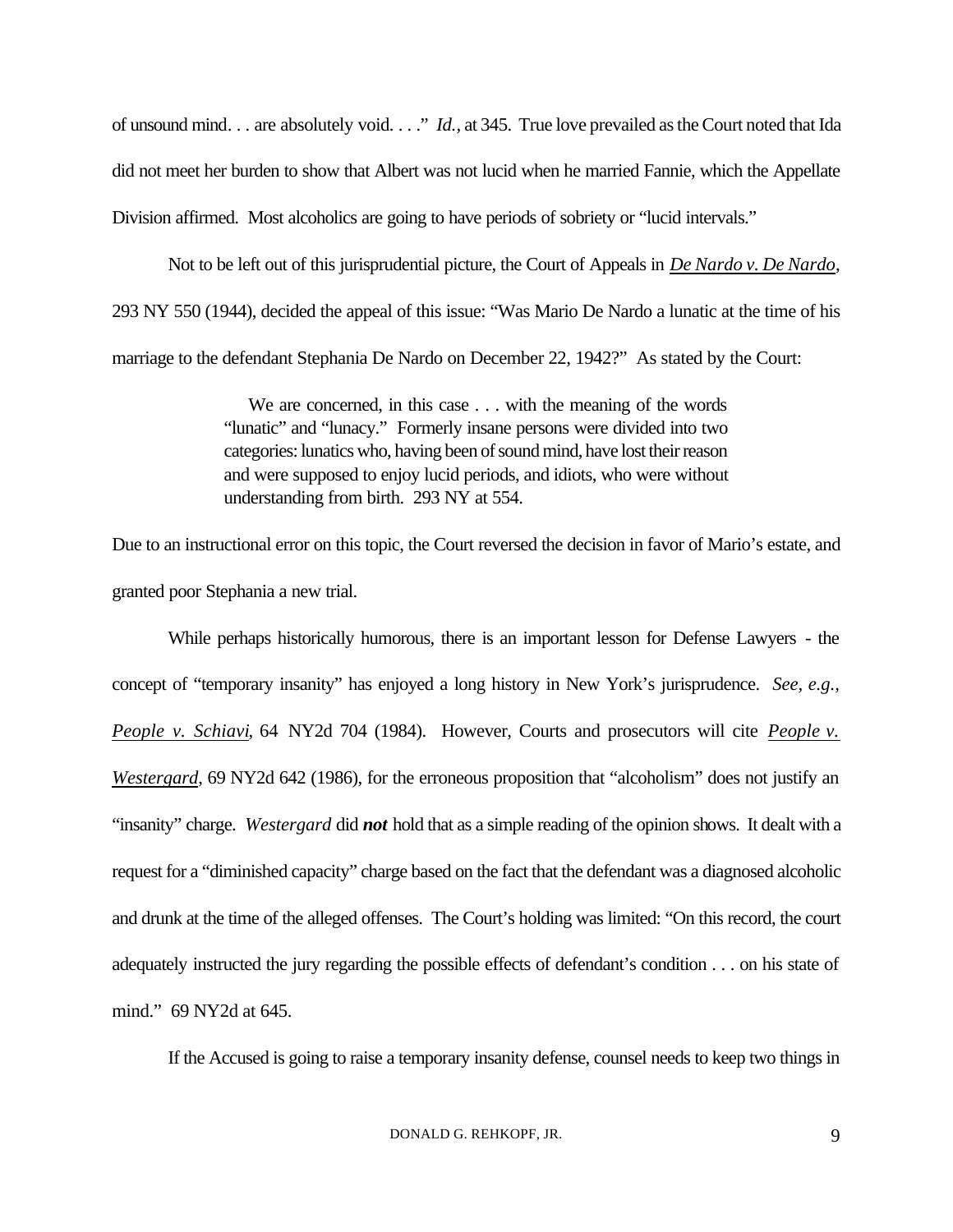mind. First, the burden is on the defense, by a preponderance of the evidence, to establish such. This means that absent the most unique circumstances, the Defense is going to need expert testimony. Second, CPL § 250.10, kicks in. A working knowledge of this statute<sup>10</sup> is mandatory - counsel *must* continuously cite and remind the Court that "'psychiatric evidence' means:

- (a) Evidence of mental disease or defect to be offered by the defendant in connection with the affirmative defense of *lack of criminal responsibility by reason of mental disease or defect*.
- (b) Evidence of mental disease or defect to be offered by the defendant in connection with the affirmative defense of *extreme emotional disturbance*. . . .
- (c) Evidence of mental disease or defect to be offered by the defendant in connection with *any other defense not specified in the preceding paragraphs.* CPL § 250.10(1).

Thus, psychiatric evidence of intoxication or alcoholism is admissible either as an affirmative defense *or* for

"any other defense. . . ." However, do not forget the broad definitions set forth in the General Construction

Law § 28, *supra*, when thinking about "any other defense."

<sup>&</sup>lt;sup>10</sup>Counsel should not forget the "Notice" requirement contained in CPL  $\S 250.10(2)$ , which triggers admissibility of psychiatric evidence at trial.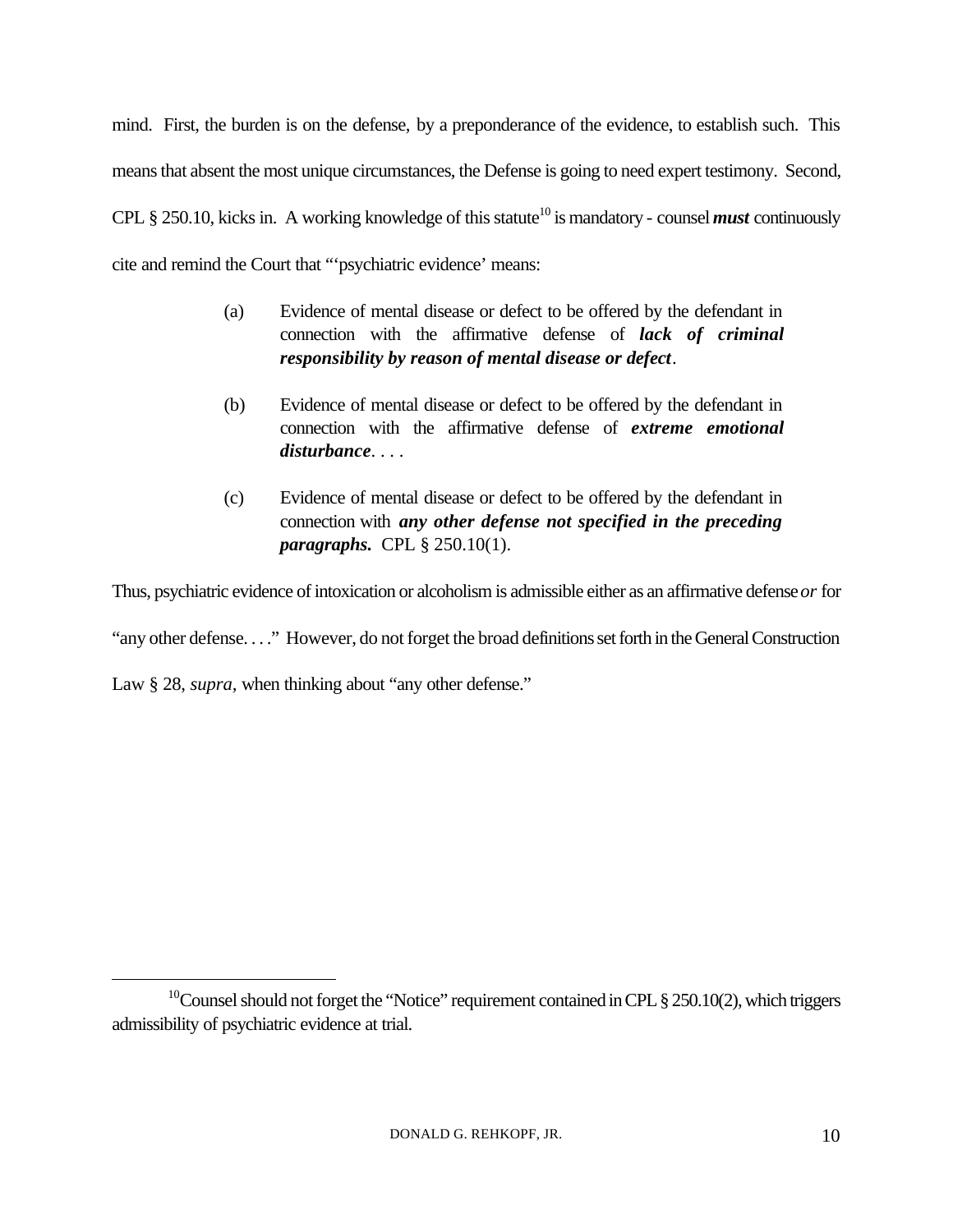### **D. The Disease of Alcoholism.**<sup>11</sup>

 $\overline{a}$ 

As soon as a Defense Counsel decides that s/he has a viable defense based on intoxication, alcoholism or both, Theorem # 3, *supra,*<sup>12</sup> will become applicable. Indeed, the sophistry of the DA's and Court's arguments, in rejecting such will be as follows:

> While clearly defendant suffered from alcoholism which is recognized as a disease, there is no evidence that defendant suffered from a *mental disease* or defect within the meaning of the Penal Law (*see*, Penal Law § 40.15). *People v. McGee*, 220 AD2d 799 (3rd Dept. 1995).

With such enlightened jurists, one can only hope that mandatory retirement is near. The moral however is to *make your record!* Get your expert to testify that alcoholism is both a *bona fide* and recognized disease, but that it is also a mental disease. *See, e.g.,* Schroeder *et al., Current Medical Diagnosis & Treatment,* Chapter 19, Psychiatric Disorders, at 732 *et seq.,* [ "Alcoholism is a syndrome consisting of 2 phases: problem drinking and alcohol addiction."]; DSM IV, *Alcohol Use Disorders*, 303.90, at 194 *et seq..* Ironically, there is a fairly substantial body of case law in New York on this topic in the area of Unemployment Insurance decision, *e.g.,:*

Alcoholism can excuse disqualifying misconduct if there is substantial

 $11$ Unless one has significant experience with the legal effects and ramifications of alcoholism, counsel is urged to read and study an outstanding article on this topic, *see* Steven S. Nemerson, *Alcoholism, Intoxication, and the Criminal Law,* 10 Cardozo L. Rev. 393 (December, 1988).

<sup>&</sup>lt;sup>12"</sup>The Rules of Evidence are strictly enforced if evidence is necessary to either establish a defense or negate an element of the offense, where the Defendant is the proponent of such evidence."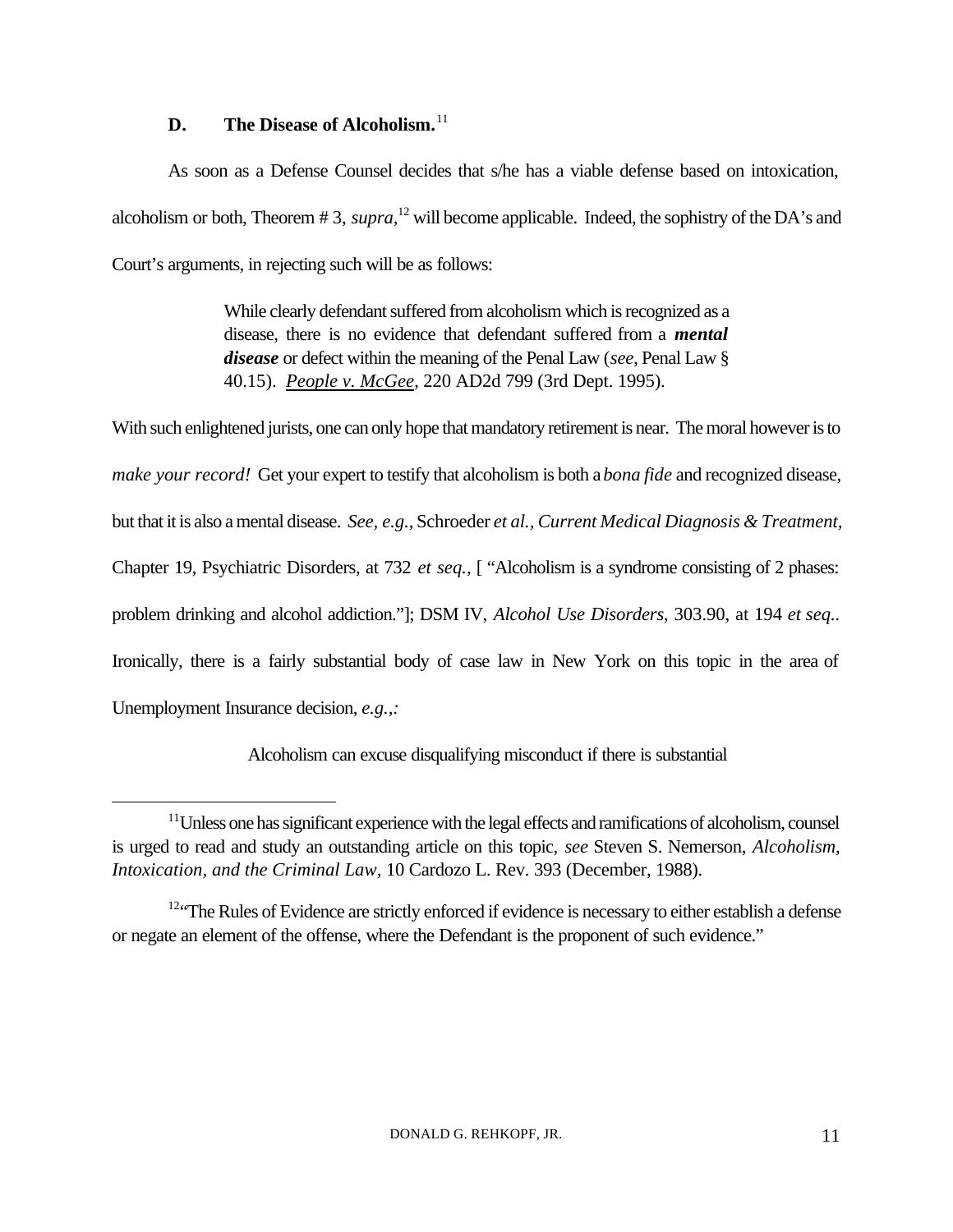evidence to show that an employee is an alcoholic, that the alcoholism caused the behavior leading to the employee's discharge . . . . *Matter of Opoka*, 232 AD2d 718 (3rd Dept. 1996). *See generally, Matter of Burns v. NY State Office of VESID*, 233 AD2d 781 (3rd Dept. 1996). If

alcoholism can "excuse disqualifying misconduct" for unemployment insurance benefits, a defendant should be able to not only introduce evidence of such pursuant to one of the subdivisions of CPL § 250.10(1), but should thereafter also be entitled to an appropriate jury charge. This very well may require a "blending" of both intoxication and insanity defenses.

### **III. THE TEACHING OF PEOPLE v. GAINES.**

Gerry Gaines, like Albert Weinberg above, got into trouble over a woman. He was convicted of Assault  $2<sup>nd</sup>$  after an altercation with one Boyd who, for pay, was to drive Gaines and "a prostitute known as 'Blondie' to a designated location." Gerry, the macho-man, testified that he "had a couple of drinks," Blondie testified that "defendant was 'high,'" and a police officer testified that "defendant had glassy eyes and alcohol on his breath." *People v. Gaines*, 83 NY2d 925, at 926-27 (1994). The trial judge denied a defense request for an intoxication charge stating that the evidence of intoxication was "insufficient" [*but see*, *People v. Turner*, *supra* {p. 1, above}]. Both the First Department and Court of Appeals affirmed. According to the Court of Appeals, "Defendant's evidence lacked requisite details tending to *corroborate* his claim of intoxication . . . ." [*See* Theorem's # 3 & 6, above]. Of course, until Gerry got involved with Blondie, "corroboration" had never been an element of intoxication. One need not speculate however, that instead of paying Boyd to drive him and Blondie to their "designated location," had Gerry Gaines been stopped for driving Blondie to their *rendezvous*, that the above evidence surely would have been admitted against him in a common law DWI case. Gerry Gaines not only got convicted without an "intoxication" charge, but got arrested *before* he and Blondie could "do their thing!" *Gaines, supra,* should now be used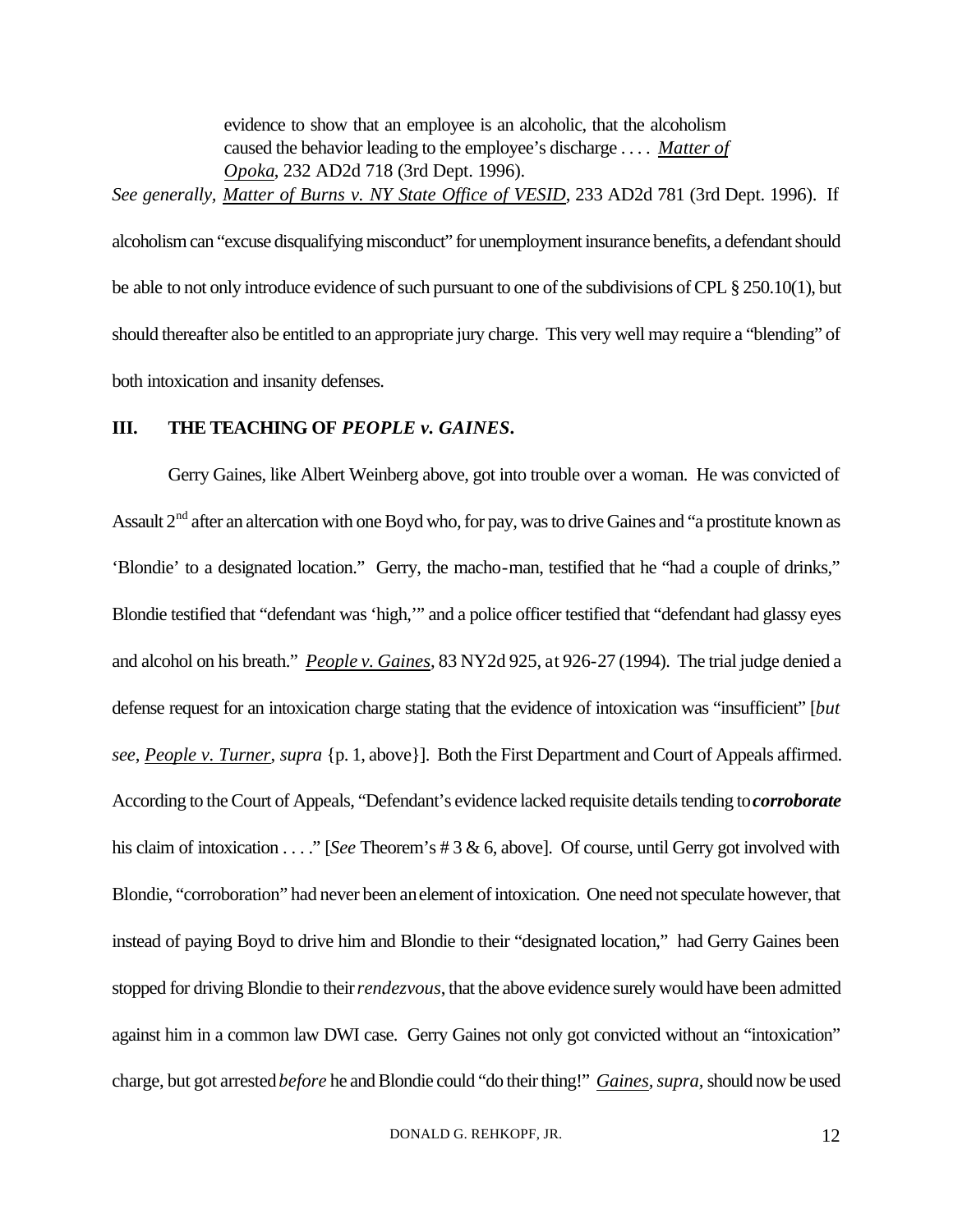by Defense Counsel in all common law DWI cases, to show that "corroboration" is required of any police officer's testimony, that merely being "glassy eyed" and reeking of alcohol is legally insufficient to even justify an instruction on DWI!<sup>13</sup>

So, where did Gaines' Defense Counsel go wrong, besides forgetting Theorem # 3? As stated by the Court of Appeals, what is necessary to justify an intoxication charge is:

- $\triangleright$  Evidence of the number of drinks consumed [or amount of intoxicant ingested];
- $\triangleright$  The period of time in which such was consumed;
- $\triangleright$  The lapse of time between such consumption and the event in issue;
- ÿ Whether such consumption was on an "empty stomach;"
- $\triangleright$  Whether the drinks were "high in alcoholic content" [or the "purity of the powder"]; and
- <sup>></sup> "[T]he specific impact of the alcohol upon his behavior or mental state."

 $13$ In view of the current phenomena of "global warming," it is dubious that hell will freeze over anytime soon. That being the case, Theorem's # 1 and 2, will apply to such arguments.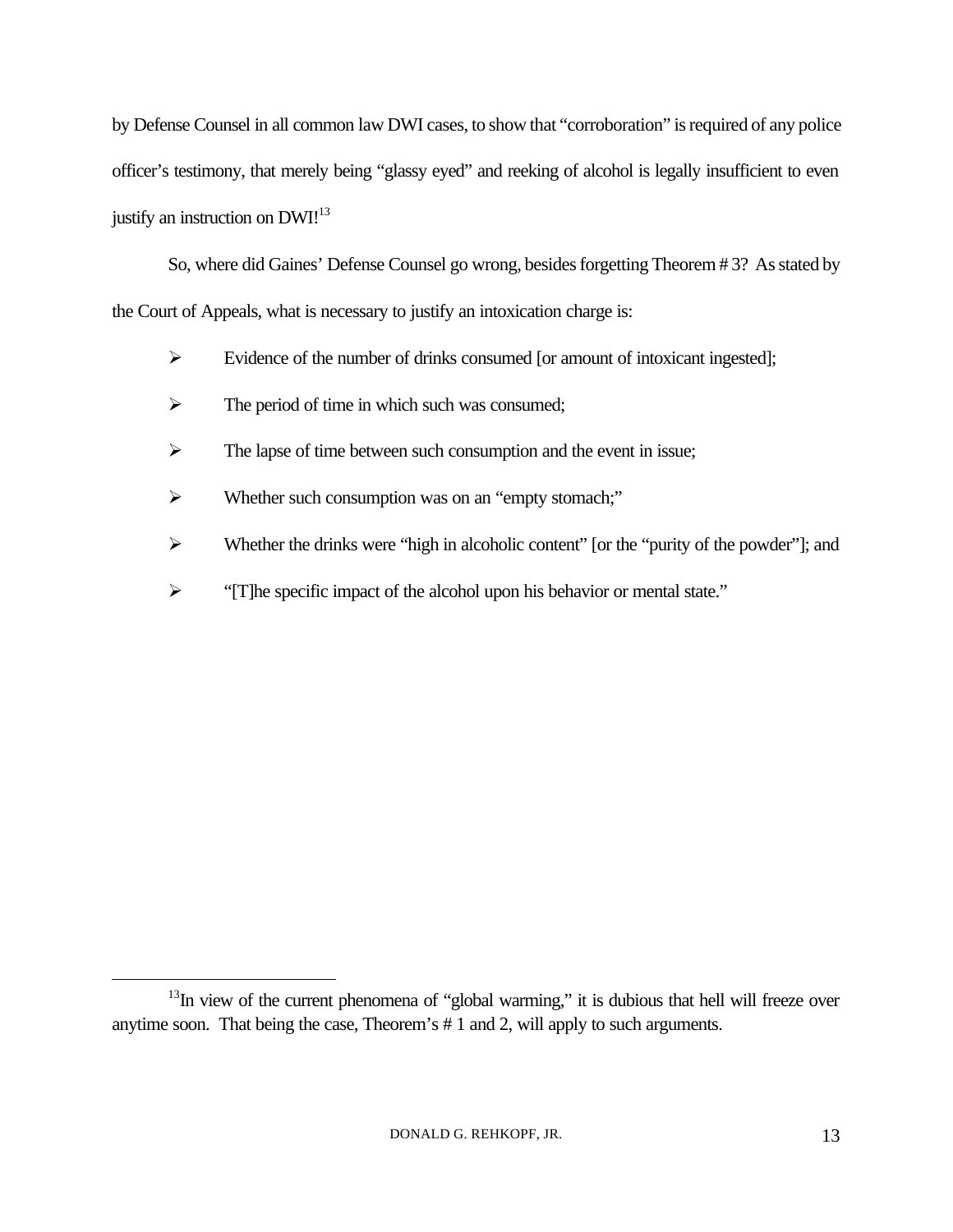*Gaines* of course is inconsistent with the statutory language of both PL § 15.25 and CPL § 250.10(1)(c), which never imposed such evidentiary hurdles. However, unless or until *Gaines* is overruled, as Defense Counsel, we have to live with it and follow it. That is the bad news. The good news is that for those unenlightened jurists who abhor Defense Expert Witnesses,  $14$  the Court's express admonition that the Accused must now show "the specific impact of the alcohol upon his behavior or mental state," basically requires expert witnesses. While certainly a lay witness could still testify that Joe Defendant was unable to stand up unassisted after "doing 17 shots of Watermelon schnapps," as that is a physical observation. However, to say that Joe was "too drunk to stand up" probably will now require an expert on the physiological and neurological effects of Watermelon schnapps at 46% alcohol by volume, on a 23 year old, 175 pound male, who had a "Big Mac" meal 8 or 9 hours earlier, and split an order of chicken wings after shot number 3, thirty minutes earlier.

*Gaines* however, should not have come as a shock to the Defense Bar. In *People v. Rodriguez*, 76 NY2d 918 (1990), the Defendant was tried for Murder  $2<sup>nd</sup>$ , Robbery 1<sup>st</sup>, etc.. The Trial Judge refused a defense request for an intoxication charge. As the Court of Appeals observed:

> Defendant presented only inconclusive evidence that he had been using various forms of narcotics on the day of the crime *and the jury could not reasonably infer from that evidence that his capacity to form the necessary intent had been thereby affected. There was no evidence of when defendant ingested narcotics, the quantity ingested or the effect they had on him.* 76 NY2d at 921 [emphasis added].

All is not lost however, as *Rodriguez* was just lazy lawyering. The Court also noted:

 $\overline{a}$ 

The evidence of intoxication, sufficient to warrant the instruction. . . may

<sup>&</sup>lt;sup>14</sup> Generally, these are the same judges who will allow the prosecution to qualify anyone as an expert in any area or areas that the prosecution's proof is weakest in. *See* Theorem # 1.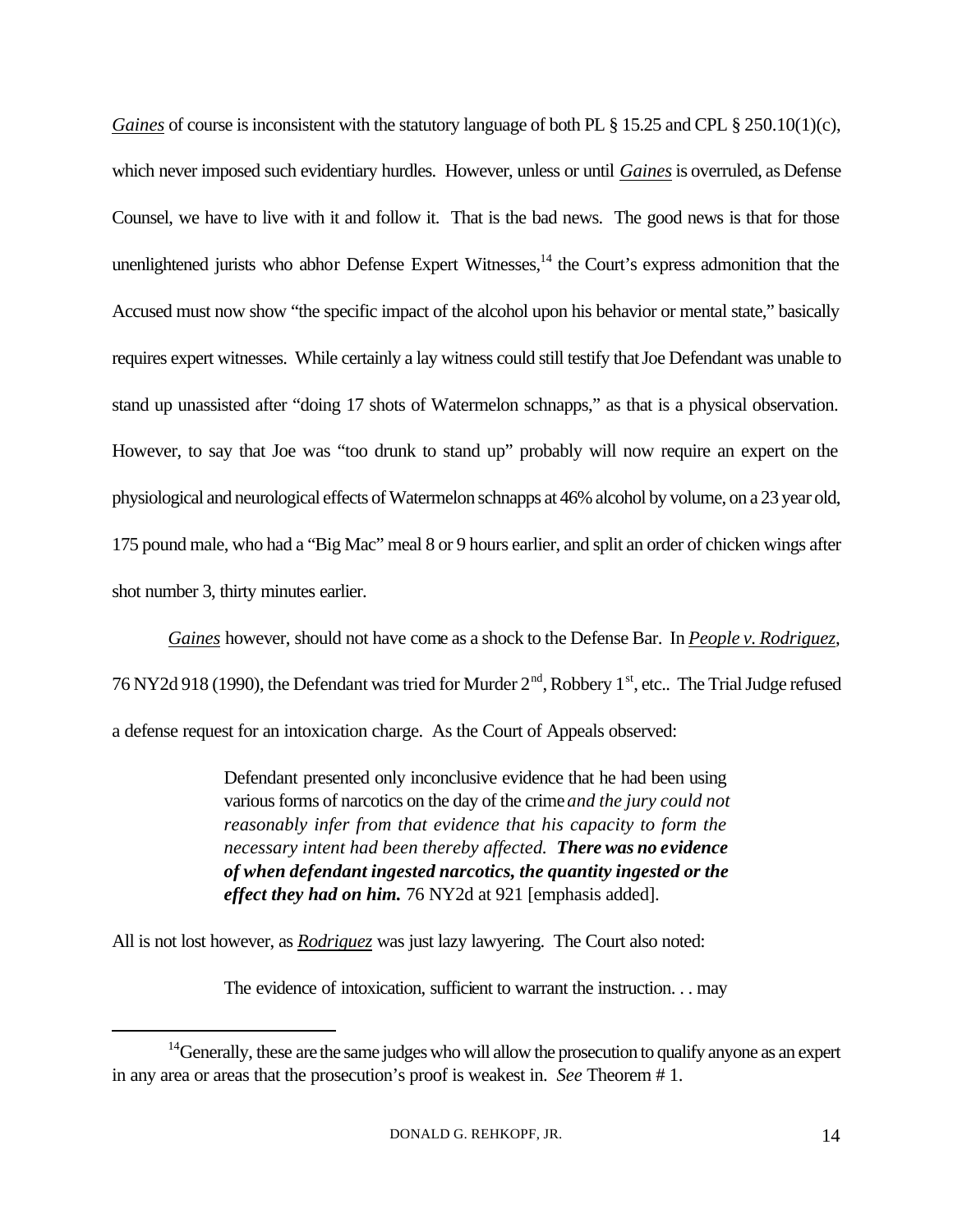include evidence that defendant's mental capacity *has been diminished* by intoxicants. . . . 76 NY2d at 920.

The importance of this "diminished capacity" language is that to the extent that judges and prosecutors cite *People v. Westergard, supra,* that rejected a "diminished capacity" charge, it is clear that (a) *Westergard* is fact-based and of limited precedential value, and (b), *Rodriguez*, clearly more recent, states the current rule on "diminished capacity," *i.e.,* it is admissible, thus requiring a charge, if Defense Counsel jumps through the legal hoops created by the Court of Appeals.<sup>15</sup>

# **IV. MISCELLANEOUS MEANDERINGS.**

 $\overline{a}$ 

This is not a treatise on the parameters of using alcoholism and intoxication proactively in your defense. However, hopefully it will stimulate some cerebration - thinking that will get you by the evidentiary hurdles the Courts have erected. A few additional tidbits:

- l *People v. Butler*, 84 NY2d 627 (1994). Sidney Butler, after getting both drunk and high on marijuana and cocaine, went "crazy" and stabbed a woman 34 times. He won the battle but lost the war - the judge gave the intoxication instruction for the Murder  $2<sup>nd</sup>$ charge, but refused to instruct on the LIO of Manslaughter  $1<sup>st</sup>$  and  $2<sup>nd</sup>$ . The Court held that this was not error [*but see* the Dissenting Opinion]. Apparently, Sidney did not opt for an EED defense.
- l *People v. Cruz*, 48 NY2d 419, at 427 (1979), *app. dismissed* 446 U.S. 901 (1980): a lay person may testify that a person appears intoxicated upon establishing a foundation for such observation;
- **•** *People v. Gerdvine*, 210 NY 184 (1914); jury question as to the extent of intoxication and its effect on intent or premeditation.

<sup>&</sup>lt;sup>15</sup>But see, People v. Ardila, 85 NY2d 846 (1995), where in a DWI case the Court noted that to convict for being "impaired" [V & T Law  $\S$  1192(1)], only requires a showing that the Defendant's "faculties were impaired 'to any extent.'" Obviously, a double standard exists.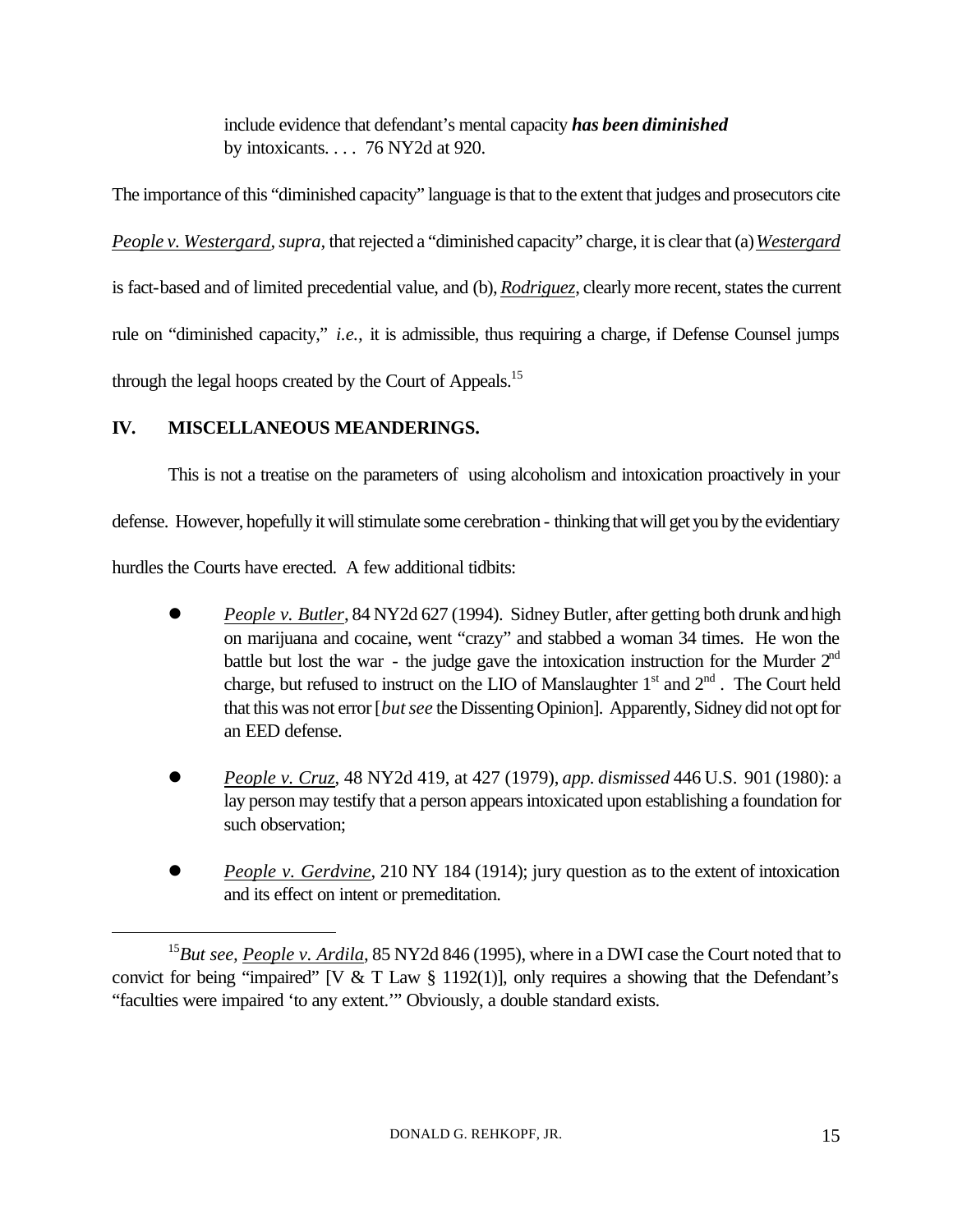- l *People v. Piscitelli*, 156 AD2d 596 (2nd Dept. 1989); drug use may also raise issue of intoxication.
- l *People v. Scott*, 111 AD2d 45 (1st Dept. 1985). John Scott was "drinking in *Anita's Topless Bar.* He had at least two bottles of beer." Things did not go well for John, as after buying drinks for "several of the 'girls,'" John pulled a gun and threatened "to blow the place away." Things continued to go bad for John, and he got convicted of CPW2nd. He then got to read the First Department's opinion which stated, "even an inebriated person is capable of forming intent." 111 AD2d at 46. John was a loser.

### **V. CONCLUSIONS AND OBSERVATIONS.**

The state of the law in this area is deceptive. If there is any indicia that the client was intoxicated at the time of the alleged offense, Defense Counsel has two additional duties: to verify the necessary facts surrounding the intoxication, as required by *Gaines*, *supra,* and to ascertain if either a medical diagnosis of alcoholism or addiction is applicable. Obviously a medical diagnosis requires a forensic medical expert. But that is just the first step. Defense Counsel must now integrate this into the defense theory. Returning to the Attorney-Client "dialogue" in Part I, above as an example, the *tactical* issue becomes how best to utilize the client's alcohol problems. Such a decision must be based on the totality of circumstances surrounding the Defense theory of the case and made with the client's understanding. Assume *arguendo* that the decision is made to go with the mis-named "intoxication" defense, as opposed to an alcohol-related mental disease defense. Counsel is going to have to have available as witnesses the Accused's colleagues who were either drinking with him or observed him drink the 17 shots of Watermelon schnapps. Ask the client how the "bar bill" got paid. A \$75.00 credit-card receipt for "drinks & wings," can be powerful corroboration. Most likely the client is going to have to testify about his food intake in the preceding 24 hours, how the alcohol effected him and his memory, and that he had no recollection of going into the liquor store. The bouncer who ejected the Defendant from the "topless bar" because he was "drunk and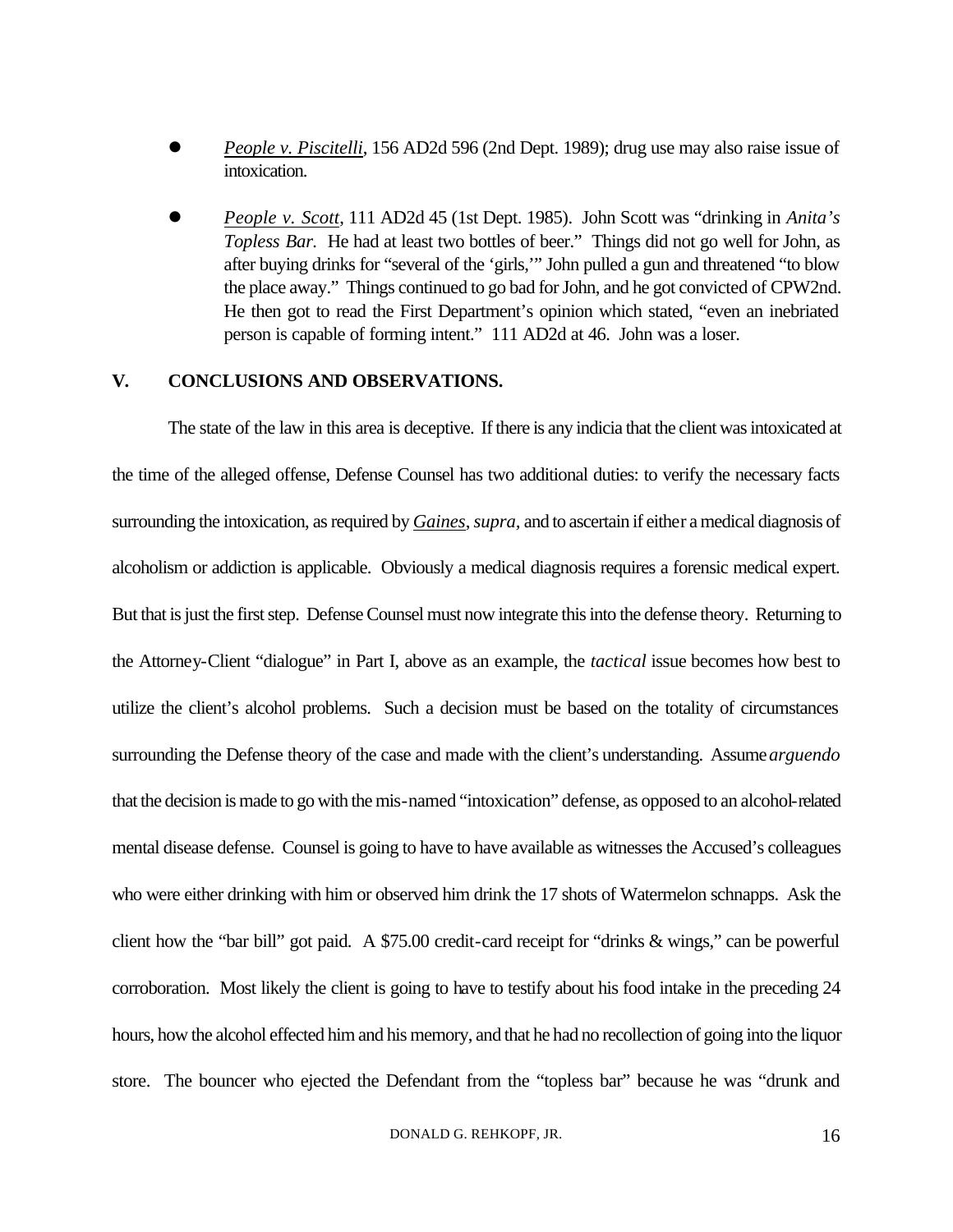obnoxious" may also be an important factual witness.

The "key" witness, other than the Defendant however, is going to be your forensic expert. The jury [and the record] is going to have to be educated on the specific effects this type, strength and amount of alcohol has on a male of the Defendant's age, size, weight and food intake. The concept of "alcoholic blackouts" or amnesia needs to be addressed in detail. Finally, the *specific* effects of these combinations on the Defendant's ability to (a) think rationally, (b) form a specific "purpose" or intent, and (c), as *Gaines* requires, "the specific impact of the alcohol upon his behavior or mental state." That should get you the "intoxication" charge.

One last area that counsel needs to address is the anticipated cross-examination of the Defense Forensic Expert. If the *only* evidence of the so-called "Gaines" factors comes from the Accused him/herself, the expert is going to have to concede that his/her opinion is therefore dependant upon the Defendant's testimony. The DA will then be able to argue that the Accused is biased, an "interested witness" etc., which of course is true, and then diminish the effect of the Defense Expert. Remember, the goal is to win an acquittal for your client. Thus, the more corroborative evidence that is available, bartenders, bouncers, police officers, bar tabs, drinking "buddies," etc., that is available, should always be utilized, as the Defense Expert, while conceding the Accused's testimony, can easily point to the independent corroboration. Two remaining areas of "vulnerability" that are easily handled. First, the DA almost always asks a series of questions that go like this:

- Q: Doctor, isn't it true that different people metabolize and eliminate alcohol at different rates?
- A: Yes, to some extent that is true.
- Q: You do not know specifically how this Defendant metabolizes and eliminates alcoholic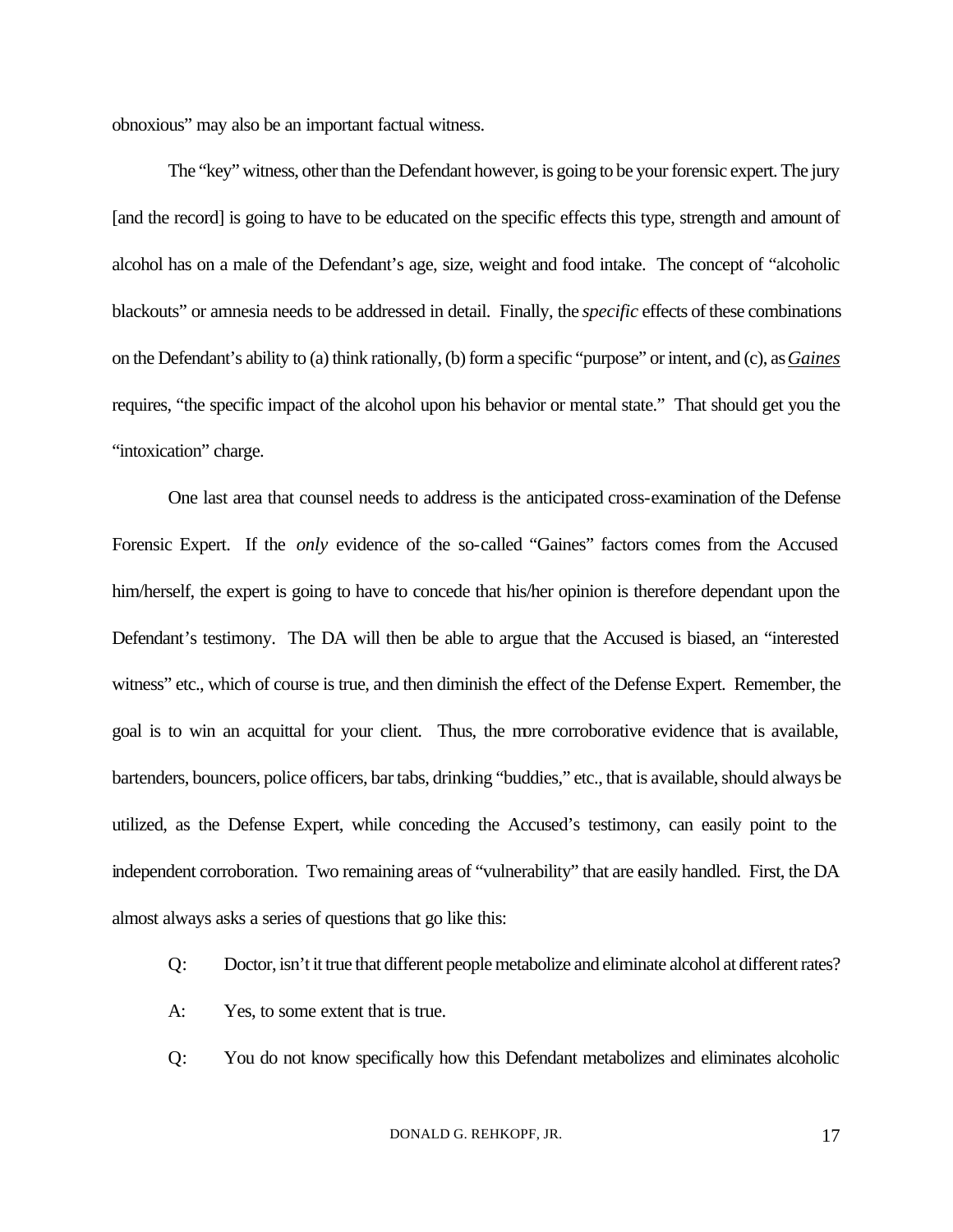beverages, do you? $16$ 

- A: There are medical and scientific "norms" that are applicable to adult males which we use, in the absence of some evidence to the contrary, which I did not find, so to a reasonable degree of medical certainty, I do know how alcohol affected the Accused.
- Q: You didn't do any specific tests, did you?
- A: No, I relied upon years of research, research that by the way has been accepted by the Courts of this State in DWI cases for years.

The other area of "canned cross" generally goes as follows:

- Q: Doctor, you never observed the Defendant in the drunken condition that he claims to have been the night of the burglary, have you?<sup>17</sup>
- A: There was no need to as I had independent corroboration, so the answer is "no."
- Q: So you do not know *for sure* how much the Defendant was under the influence of alcohol, if any, do you?
- A: I don't know "for sure" if you are under the influence of alcohol. My standard is to a reasonable degree of medical certainty. Based on the totality of evidence available to me *and to you*, I stand by my opinion that he was extremely intoxicated.
- Q: Doctor, that's just your opinion, you do not know that for a fact, do you?<sup>18</sup>
- A: My opinion is based upon the fact that Officer Jones testified that when he arrested him, the Defendant was passed out on the floor, had urinated in his pants, had a strong odor of

 $17$ Your expert needs to be prepared here.

 $\overline{a}$ 

 $18$ Technically, this is an improper question as it is irrelevant to the "expert's" testimony. Whether or not to object then becomes a tactical decision.

<sup>&</sup>lt;sup>16</sup>Here's where you need to work with your expert!